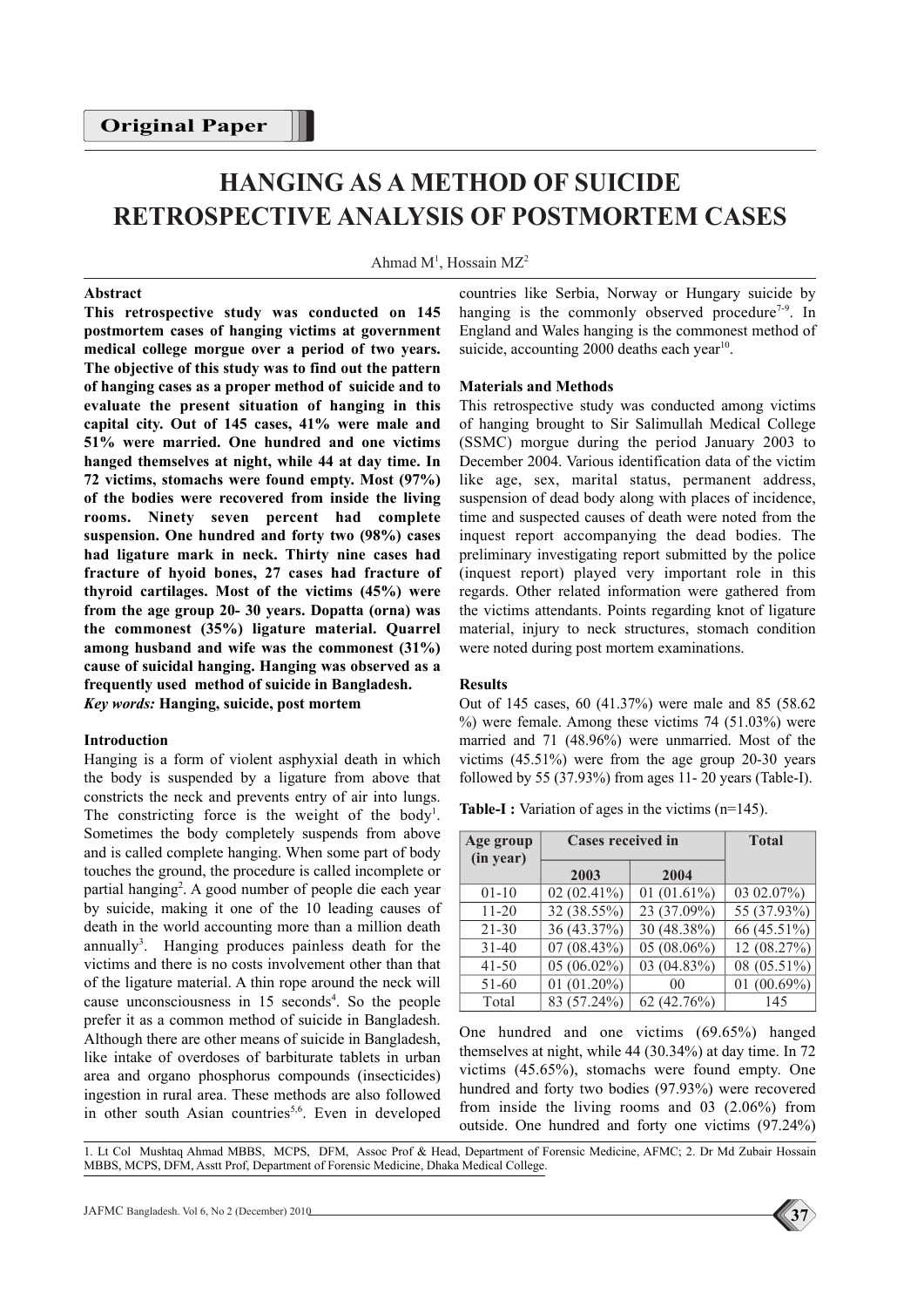had complete suspension and 04 (2.76%) were cases of partial hanging. Considering the knot, most were situated at right side of neck (45.51%), followed by left side (38.62%). 142 (97.93%) cases had ligature mark in neck. Thirty nine (26.89%) cases had fracture of hyoid bones, 27(18.62%) cases had fracture of thyroid cartilages Dopatta (orna) was the commonest (35.17%) ligature material used for hanging purpose (Table-II) Cervical spinal cord injury was not found in any of those studied case. Family quarrel among husband and wife was the commonest (31.03%) cause of suicidal hanging (Table-III).

**Table-II:** Variation of ligature materials used for hanging  $(n=145)$ .

| Ligature          | Cases received in |                | <b>Total</b>   |
|-------------------|-------------------|----------------|----------------|
| materials         | 2003              | 2004           |                |
| Orna<br>(dopatta) | 32 (38.55%)       | 19 (30.64%)    | 51 (35.17%)    |
| Jute rope         | 25 (30.12%)       | 23 (37.09%)    | 48 (33.10%)    |
| Shari             | 14 (16.86%)       | 11 (17.74%)    | 25 (17.24%)    |
| Nylon<br>rope     | 06 (07.22%)       | 06 (09.67%)    | 12 (08.27%)    |
| Towel             | 04 (04.82%)       | 03 (04.84%)    | $07(04.83\%)$  |
| Kamij             | $01(01.20\%)$     | 0 <sup>0</sup> | 01 $(00.69\%)$ |
| Electric<br>wire  | $01(01.20\%)$     | 0 <sup>0</sup> | 01 $(0.069%)$  |
| Total             | 83 (57.24%)       | 62(42.76%)     | 145            |

| <b>Causes of</b><br>hanging   | received in<br><b>Cases</b> |             |              |
|-------------------------------|-----------------------------|-------------|--------------|
|                               | 2003                        | 2004        | <b>Total</b> |
| Quarrel<br>between<br>couples | 28 (33.73%)                 | 17 (27.41%) | 45 (31.03%)  |
| Failure in<br>love affairs    | 06 (07.22%)                 | 07(11.29%)  | 13 (08.96%)  |
| Drug<br>addiction             | 07(08.43%)                  | 05 (08.06%) | 12 (08.27%)  |
| Incurable<br>disease          | 03 (03.61%)                 | 08 (12.90%) | 11 (07.58%)  |
| Mental<br>depression          | 06 (07.22%)                 | 04 (06.45%) | 10 (06.89%)  |
| Family<br>problems            | 03 (03.61%)                 | 05 (08.06%) | 08 (05.51%)  |
| Unwanted<br>pregnancy         | 04 (04.81%)                 | 03 (04.83%) | 07 (04.82%)  |
| Mentally<br>imbalance         | $02(02.40\%)$               | 03 (04.83%) | 05 (03.44%)  |
| Unknown                       | 24 (28.91%)                 | 10 (16.13%) | 34 (23.45%)  |
| Total                         | 83 (57.24%)                 | 62 (42.76%) | 145          |

**Table-III:** Suspected causes of hanging (n=145).

### **Discussion**

In this study 58.63% were female and rests were male. Among them 51.04% were married. Family quarrel among husband and wife was the commonest cause (31.03%) observed for suicidal hanging. It was observed that in Bangladeshi socioeconomic condition male are predominantly earning member of the family and husbands torture or harass the wives for various family problems including dowry. Female are comparatively less educated. They have low frustration tolerance level and weak protective value in social institute like family specially in low socioeconomic condition. Due to repeated physical and mental torture, they go beyond the threshold level of self constrain and commit suicide by easily available ligature material like dopatta or shari or rope. In case of male; poverty, lack of job, family problems, defamation and alcoholism are the main reason for suicidal hanging. These causative factors are similar to those in India $11,12$ . Sometimes the victims leave behind a suicidal note, which indicate the exact causes behind these suicides. Exact number of suicidal deaths by hanging in Bangladesh are not known but in the neighboring country India, every 5 minutes a person commits suicide, 7 attempt to kill themselves forming around 1,00,000 suicide death per year; either by hanging or ingestion of insecticides or barbiturate tablets<sup>13</sup>. A five year study (1998 to 2002) in Turkey also showed that hanging was the commonest method of suicide in Istanbul<sup>14</sup>. A study in Lithuania showed that a total of 8324 suicides were committed during 1993 to 1997 and 7823 during 1993 to 2002. Among all these registered suicides cases, hanging was the commonest method used to commit suicide<sup>15</sup>.

In present study most of the victims were from the age group 20-30 years (45.51%). Study has shown that people belong to this age group were also common victims of hanging in other countries<sup>16</sup>. In middle and higher class family, members of this younger group belong to student community. In low socio economic family they are the earning members like garments or other industrial workers. They commit suicides due to failure in love affairs  $(8.96\%)$ , drug addiction  $(8.27\%)$ . unwanted pregnancy (4.82%) and mental depression (6.89%), which are the common problems among this age group. Even failure in examination can also lead to suicide, which is a tragic and preventable public health problem all over the world. In both developed and developing countries the suicide rate among young people appears to be rising<sup>17</sup>. Peer pressure and emotional issues are the triggering factors. In this study only 01 case of hanging was found above 50 years and no cases were found beyond 60 years of age .The reason could be the family system of this country in which elders are taken care of by earning family members and the elders enjoy their advancing life with grand children and increase inclination towards religious matters.

About the religion, 130 victim were Muslim, 9 were Hindu, 4 were Buddhist and 2 were Christians, indicating most of the worshipers in Bangladesh are Muslims. Most of the victims (69.65%) hanged